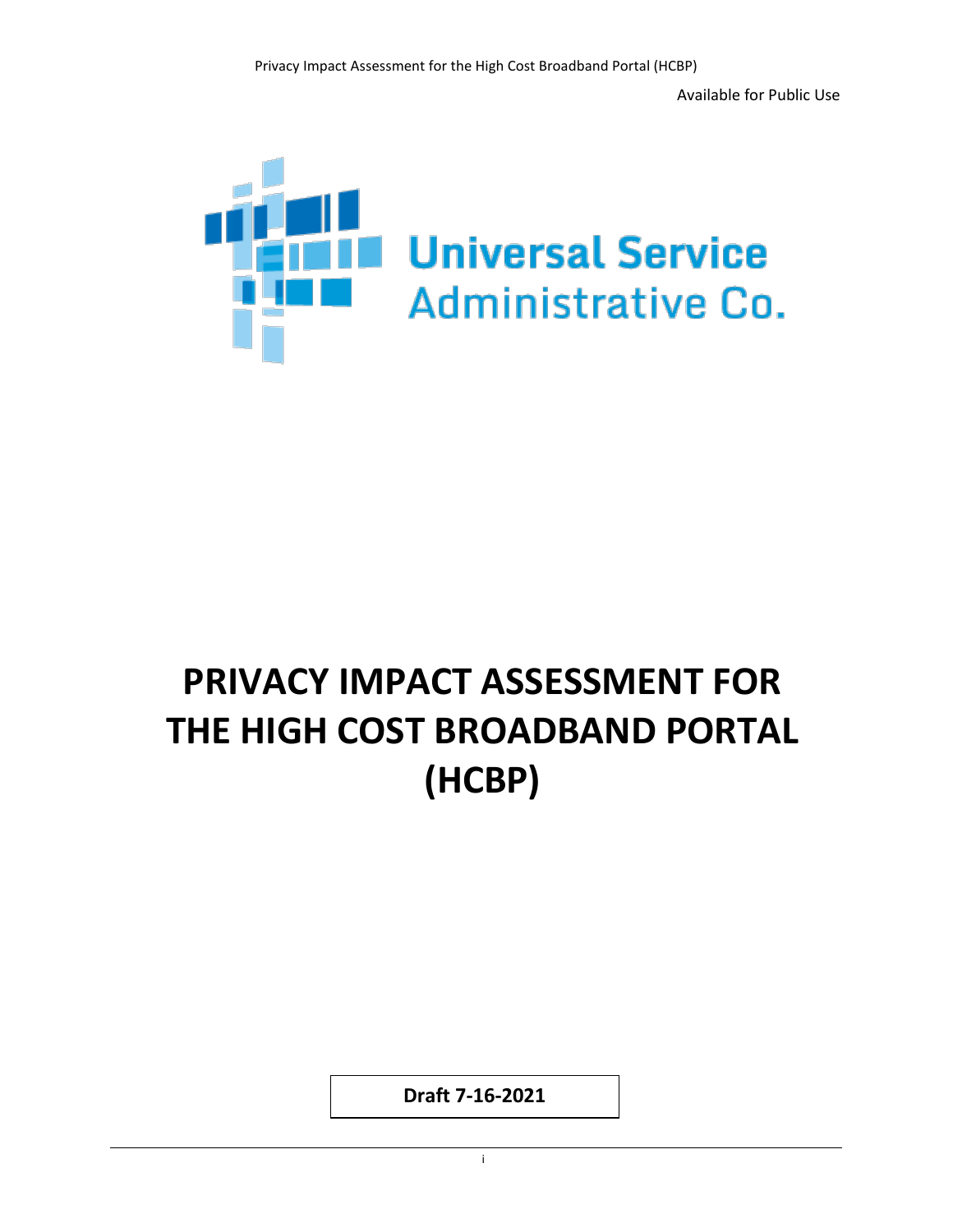## **Record of Approval**

| <b>Document Approval</b>                 |              |                                                                   |
|------------------------------------------|--------------|-------------------------------------------------------------------|
| <b>USAC PRIVACY POC</b>                  |              |                                                                   |
| <b>Printed Name: Laurence H Schecker</b> |              | Senior Advisor - Associate General Counsel<br>and Privacy Officer |
| Signature                                | Date         |                                                                   |
| Laurence Schecker                        | Jul 19, 2021 |                                                                   |
| <b>Accepted by:</b>                      |              |                                                                   |
| <b>Printed Name: Margaret Drake</b>      |              | <b>FCC Senior Agency Official for Privacy</b>                     |
| Signature                                | Date         |                                                                   |
| Margaret Drake                           | Jul 20, 2021 |                                                                   |

## **Version History**

| <b>Date</b> | <b>Description</b>        | <b>Author</b>                                                         |
|-------------|---------------------------|-----------------------------------------------------------------------|
| 7-XX-2021   | Privacy Impact Assessment | L. Schecker, M. Sneed, P.<br>Conradt, T. Weith, M.<br>Mansur, H. Vyas |
|             |                           |                                                                       |
|             |                           |                                                                       |
|             |                           |                                                                       |
|             |                           |                                                                       |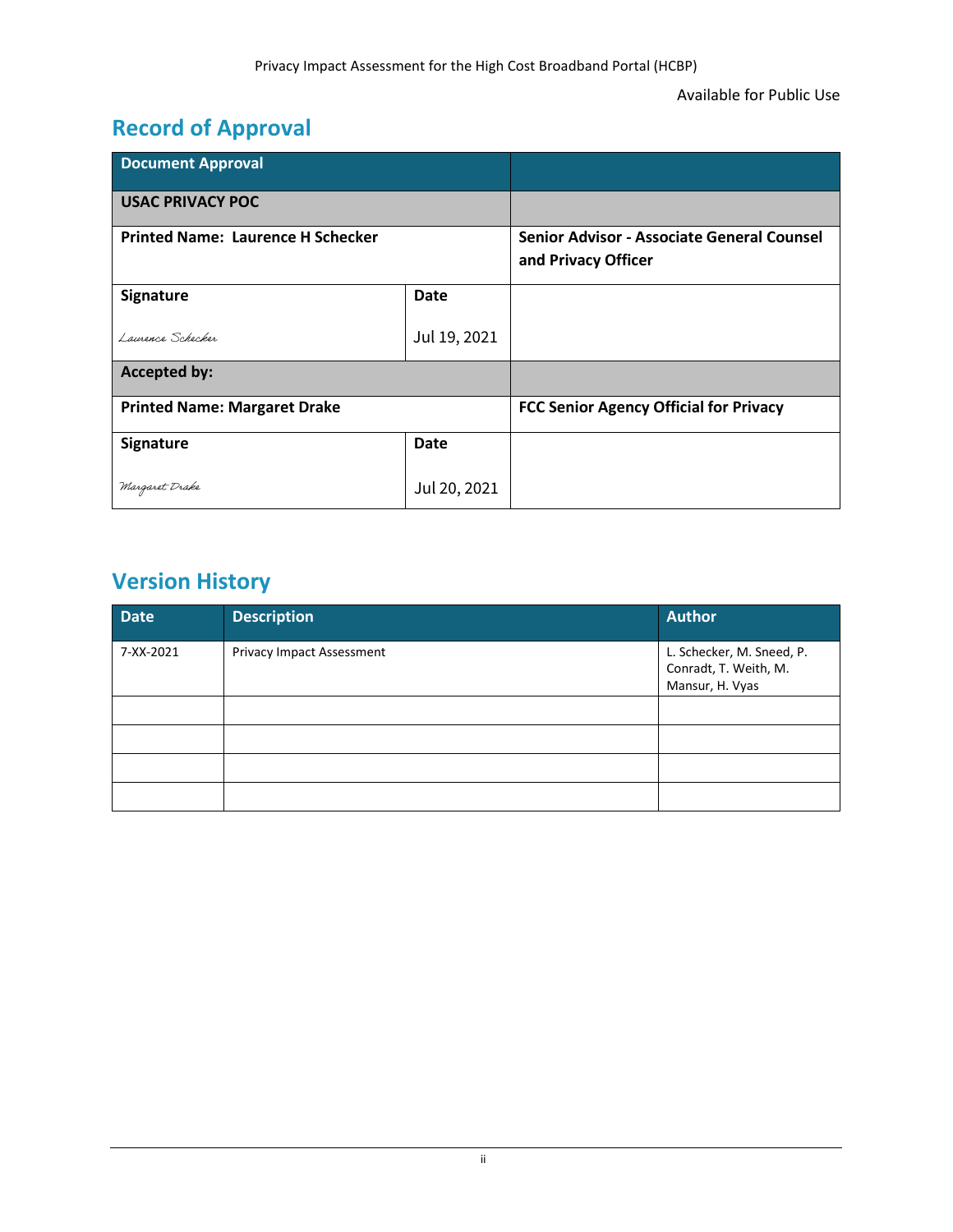Available for Public Use

# **Table of Contents**

 $\bullet$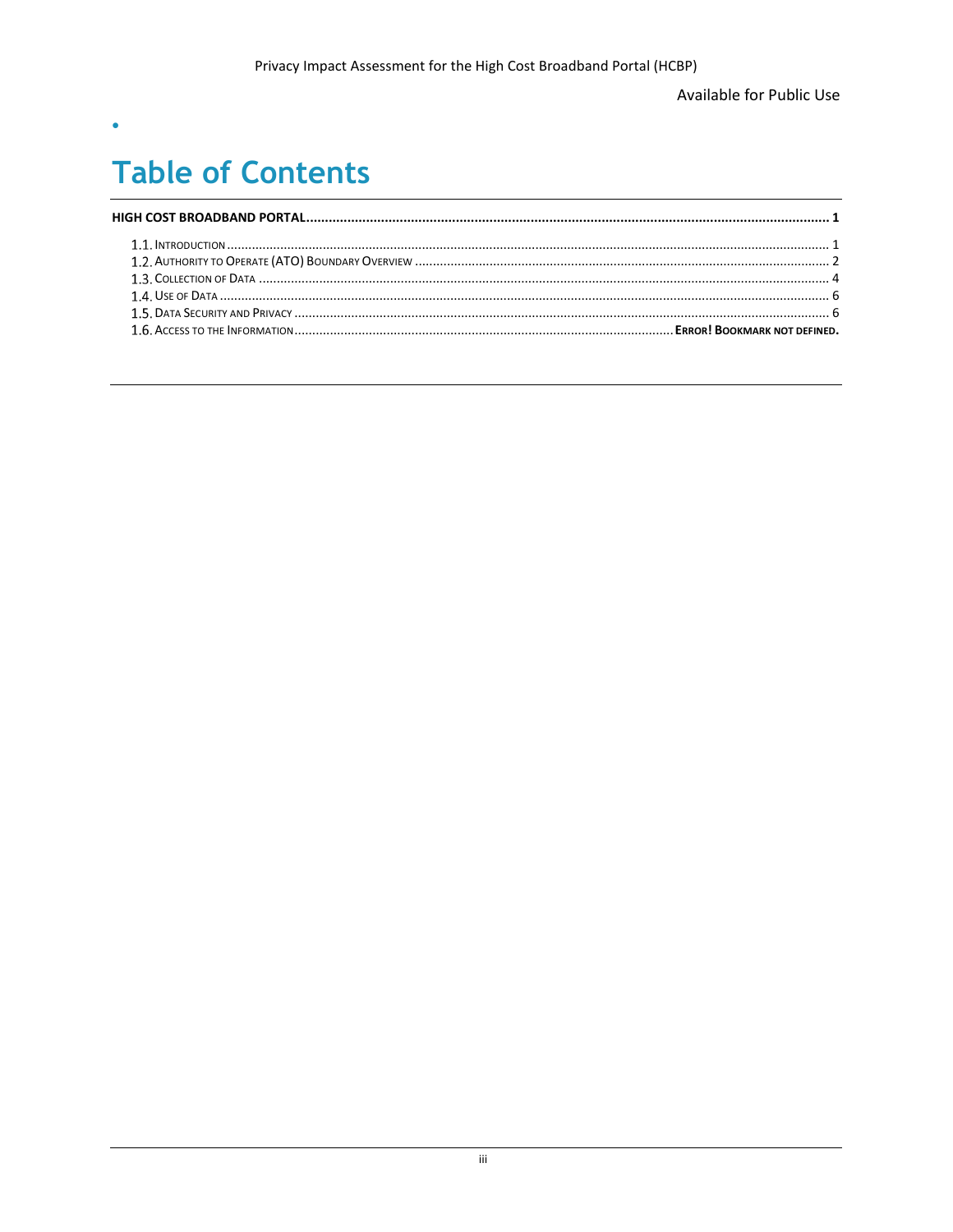## <span id="page-3-0"></span>**Eligible Location Adjustment Process**

### **1.1.** Introduction

Section 208 of the E-Government Act of 20021 requires agencies to conduct a **Privacy Impact Assessment (PIA)** whenever they procure or develop an information technology system that will collect, maintain, or disseminate information about individual people. The PIA must document how the system will use information it collects about individuals and, unless it contains classified or sensitive information, it must be made available to the public. The PIA was intended to be a tool for agencies to protect personal information throughout a technology system's life cycle. The Office of Management and Budget (OMB) has commented: "In general, PIAs are required to be performed and updated as necessary where a system change creates new privacy risks."2

The FCC is subject to the requirements of the E-Government Act and is committed to identifying and addressing privacy risks whenever it develops or makes changes to its information systems. The questions below explore important privacy issues identified in the Act and in later guidance by the Office of Management and Budget (OMB) and the National Institute of Standards and Technology (NIST). A longer discussion of the FCC's PIA policies can be found in Chapter 9 of the FCC's Privacy Act Manual (FCC Inst. 1113.1).

System owners, in collaboration with the Information System Security Officers (ISSOs) should complete the **Initial Privacy Assessment (IPA)** prior to filling out the PIA. The USAC Privacy Officer, in consultation with the FCC Senior Agency Official for Privacy (SAOP), uses the IPA to determine whether a system will collect the kind of information that would make it subject to the requirements of Section 208, including a PIA. A PIA should not be completed until an IPA is completed and the SAOP makes a determination..

If you have any questions, please contact the USAC Privacy Officer at [privacy@USAC.org](mailto:privacy@USAC.org) or the FCC Privacy Team at [privacy@fcc.gov.](mailto:privacy@fcc.gov)

 $\overline{\phantom{a}}$ 

<sup>1</sup> 44 U.S.C. § 3501 note.

<sup>2</sup> OMB Memorandum No. M-03-22 (Sep. 26, 2003), [https://www.whitehouse.gov/sites/whitehouse.gov/files/omb/memoranda/2003/m03\\_22.pdf.](https://www.whitehouse.gov/sites/whitehouse.gov/files/omb/memoranda/2003/m03_22.pdf)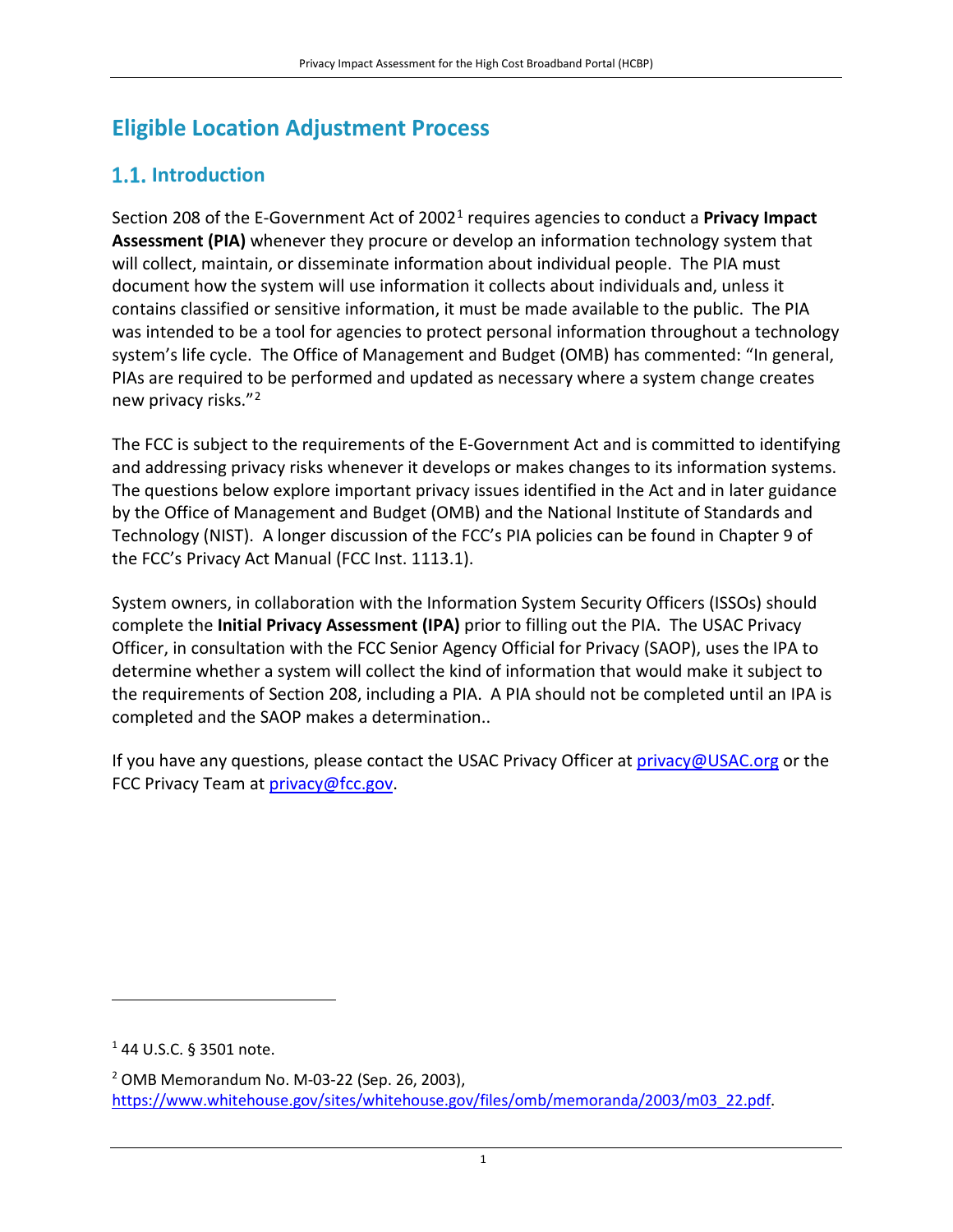### <span id="page-4-0"></span>**Authority To Operate (ATO) Boundary Overview**

For each IT system that resides within the ATO Boundary, please use the table below to provide the system name, a brief description of the what the system does, whether it contains Personally Identifiable Information (PII) and a brief description of the PII (if applicable), the applicable System of Records Notice, the legal authorities to collect and maintain the PII, and whether the PII is shared with other systems (internal or external).

Please copy the table as necessary to complete the information for each system within the boundary.

#### **INFORMATION ABOUT THE SYSTEM**

#### **NAME OF THE SYSTEM**

High Cost Broadband Portal (HCBP)<sup>3</sup>

#### **DOES THE SYSTEM CONTAIN PII?**

Yes

l

#### **PLEASE PROVIDE A BRIEF DESCRIPTION OF THE PII (IF APPLICABLE)**

The High Cost Broadband Portal (HCBP) includes four modules – the High Cost Universal Broadband (HUBB) Module, the Performance Measures Module (PMM), the Eligible Locations Adjustment Process Module Phase I (ELAP Phase I),<sup>4</sup> and the Eligible Location Adjustment Process Phase II (ELAP Phase II). The first three modules may contain business PII or PII inadvertently entered by the filing party. The PII in HCBP resides in ELAP Phase II, a module that adjusts obligations of carriers participating in various High Cost universal service funds. In ELAP Phase II, USAC will gather information to verify the identity of prospective Stakeholders and their direct interests in receiving certain services in the relevant locations. The submitted PII may link one or more individuals to locations and/or commercial interests and services relating to such locations. In some circumstances, prospective Stakeholders must certify that they do not hold a controlling interest in one or more competitors of the Participant that they are challenging.

**IN WHAT SYSTEM OF RECORDS (SORN) IS THE INFORMATION CONTAINED (IF APPLICABLE)?**

FCC/WCB-4, Consumer Challenge Process, 86 Fed. Reg. 15482 (Mar. 23, 2021).

**WHAT ARE THE LEGAL AUTHORITIES FOR THE COLLECTION OF THIS PII?**

<sup>&</sup>lt;sup>3</sup> HCBP was previously known as the High Cost Universal Broadband (HUBB) Portal.

 $<sup>4</sup>$  ELAP Phase I collects geo-location data representing eligible, ineligible and prospective service locations as well as evidentiary</sup> and methodology files pertaining to these locations.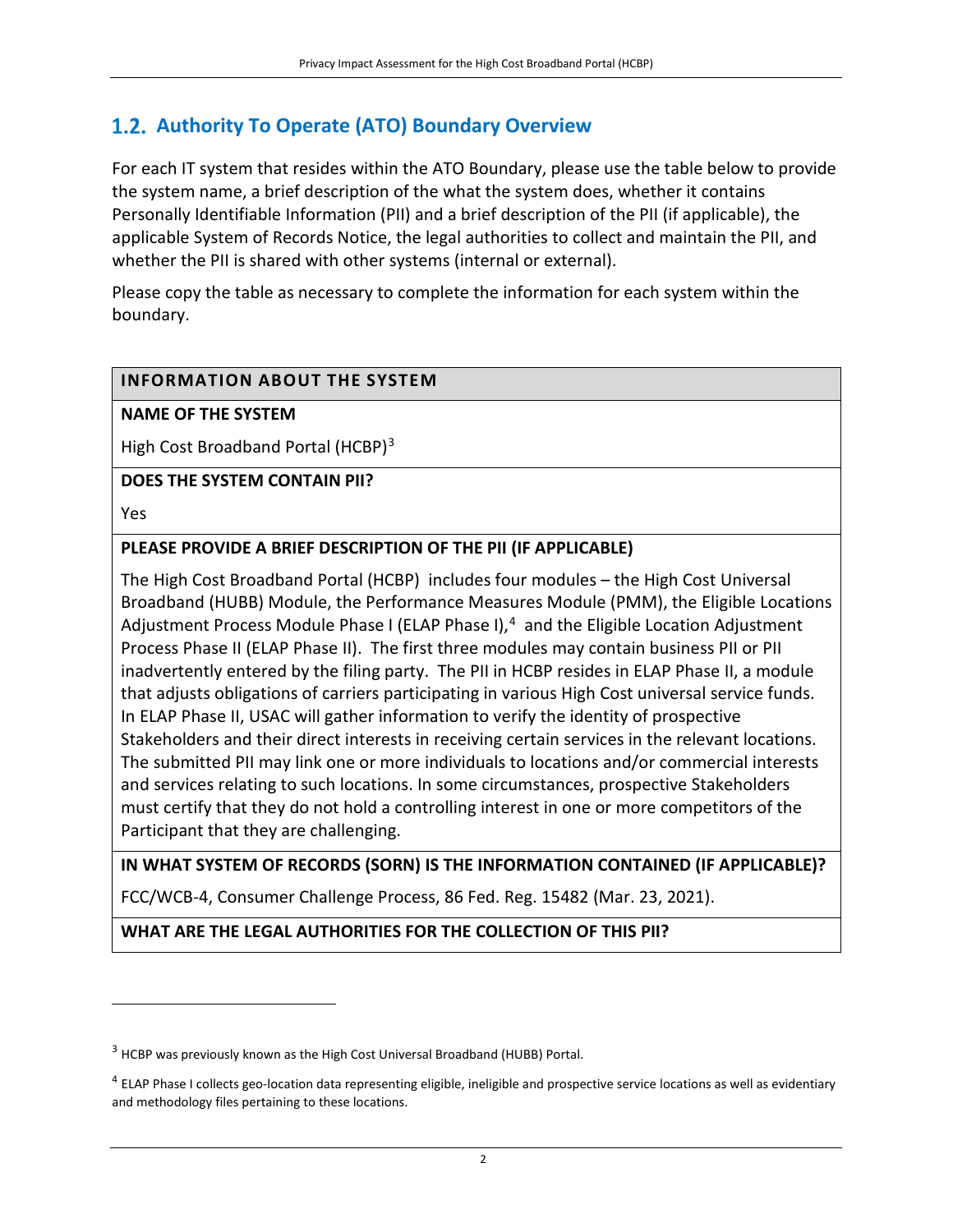47 U.S.C. 254; 47 U.S.C. 254; 47 CFR Part 54 Subpart D; ; Connect America Fund, WC Docket No. 10–90 et al., Order on Reconsideration, 33 FCC Rcd 1380, 1390–92, paras. 23– 28 (2018); Connect America Fund, WC Docket No. 10–90, 34 FCC Rcd 10395 (2019).

#### **DOES THIS SYSTEM SHARE THE PII WITH OTHER SYSTEMS?**

Yes

l

- **A. Is this a new ATO Boundary or an existing ATO Boundary?** 
	- $\Box$  New Boundary
	- $\boxtimes$  Existing Boundary

Aside from the addition of the new Eligible Locations Adjustment Process Phase II (ELAP Phase II), ehe HCBP boundary is unchanged. It now includes the High Cost Universal BroadBand Module (HUBB), the Performance Measures Module (PMM), Eligible Locations Adjustment Process Phase I (ELAP Phase I), and the ELAP Phase II module.

**B. If the ATO Boundary is/will consist of cloud-based computing system(s), 5 please check the box that best describes the service USAC receives/will receive from the cloud computing provider:** 

 $\Box$  USAC uses provider-supported application/s on the provider's cloud network (Software as a Service or SaaS)

 $\Box$  USAC has deployed application/s on the provider's cloud network and the provider supports the applications (Platform as a Service or PaaS)

 $\boxtimes$  USAC has deployed its own application/s on the cloud network and controls how these application(s) are configured and operate (Infrastructure as a Service or IaaS)

USAC's data center at its colocation uses a managed private cloud integrated with AWS storage.

C. **If the IT systems in the ATO Boundary are in the cloud, are the they FedRAMP certified?**

 $\boxtimes$  Yes, all the IT systems are FedRAMP certified

<sup>5</sup> *See* NIST, *The NIST Definition of Cloud Computing*, Special Pub. No. 800-145 (Sep. 2011), [https://csrc.nist.gov/publications/detail/sp/800-145/final.](https://csrc.nist.gov/publications/detail/sp/800-145/final)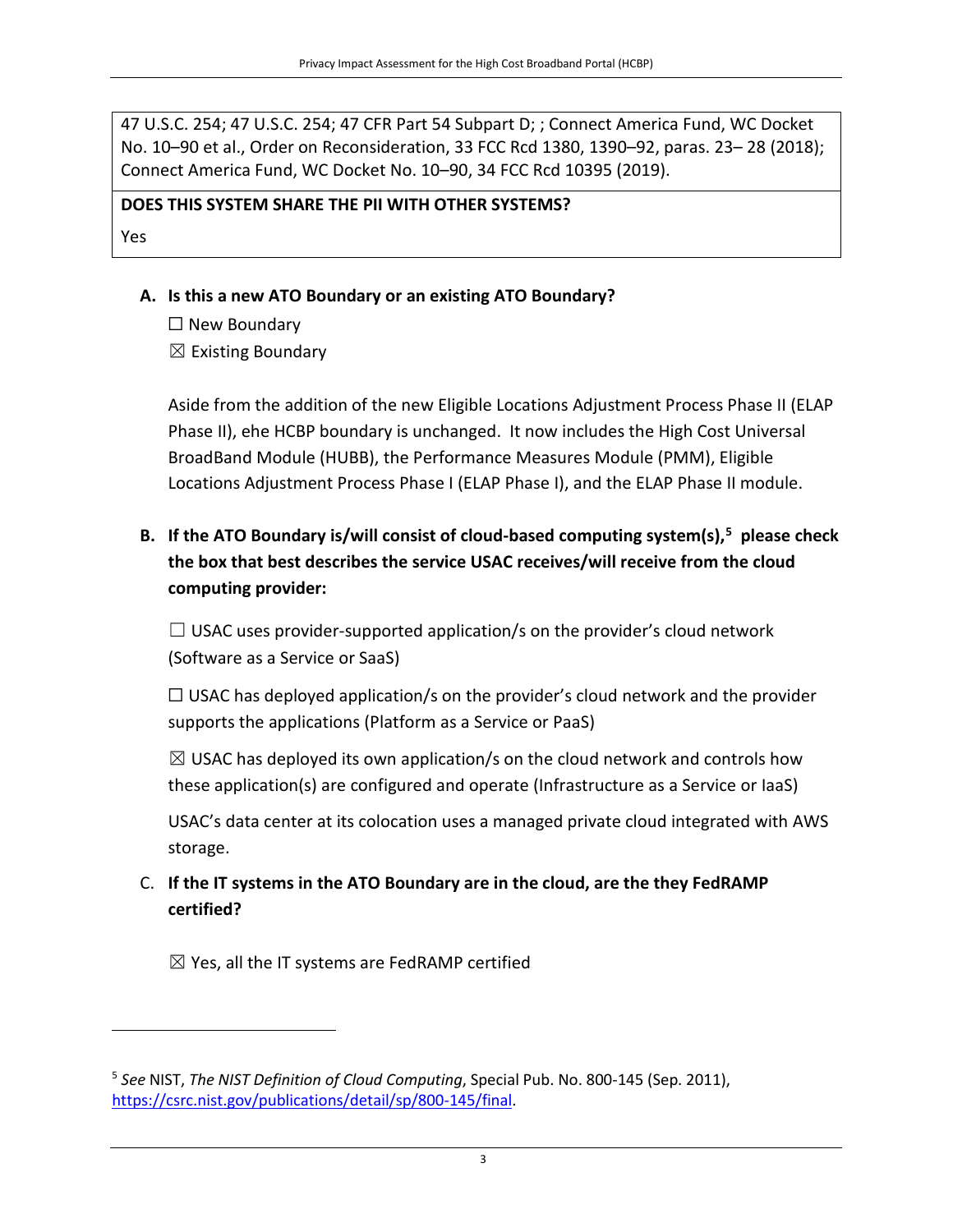$\Box$  No, none, or only some, of the IT systems are FedRAMP certified

## <span id="page-6-0"></span>**Collection of Data**

 $\overline{\phantom{a}}$ 

**A. Please explain why it is necessary to collect PII to carry out the purpose of each of the system(s) that maintain PII within this Boundary.**

The PII collected in the ELAP Phase II module is necessary to facilitate challenges to Participants' defined deployment obligations (and associated support) under the Universal Service Fund (USF). USAC will gather information to verify the identity of prospective Stakeholders (including individuals) and their direct interests in receiving certain services in the relevant locations. The submitted PII may link one or more individuals to locations and/or commercial interests and services relating to such locations. In some circumstances, prospective Stakeholders must certify that they do not hold a controlling interest in one or more competitors of the Participant that they are challenging.

USAC strongly encourages the public not to submit PII beyond the registration information. If additional PII is submitted and detected, USAC manually removes and destroys the PII. The registration PII is collected to identify and area of interest to permit individuals to establish their identity and area of interest to provide information about the eligibility of locations in their area of interest.

**B. For each system within this Boundary, will this PII be collected from individuals themselves, or from third-parties? If collected from individuals themselves, link to the Privacy Act Notice<sup>6</sup> for each system that is included with the online or paper form the system(s) use(s) to collect the PII.** 

The PII will be collected from individuals. The Privacy Notice for ELAP has not been finalized. This PIA will be updated with the Privacy Notice when it becomes available.

#### **C. What steps is USAC taking to limit the collection of PII to only that which is necessary?**

USAC only collects PII as directed by the FCC and that is needed to perform the ELAP process. USAC is conducting outreach efforts for this program and has published

 $6$  A Privacy Act Notice must inform individuals about (1) the authority to solicit information, (2) the principal purpose(s) for collecting the information, (3) the routine uses for disclosing the information, and (4) whether providing the information is mandatory or voluntary.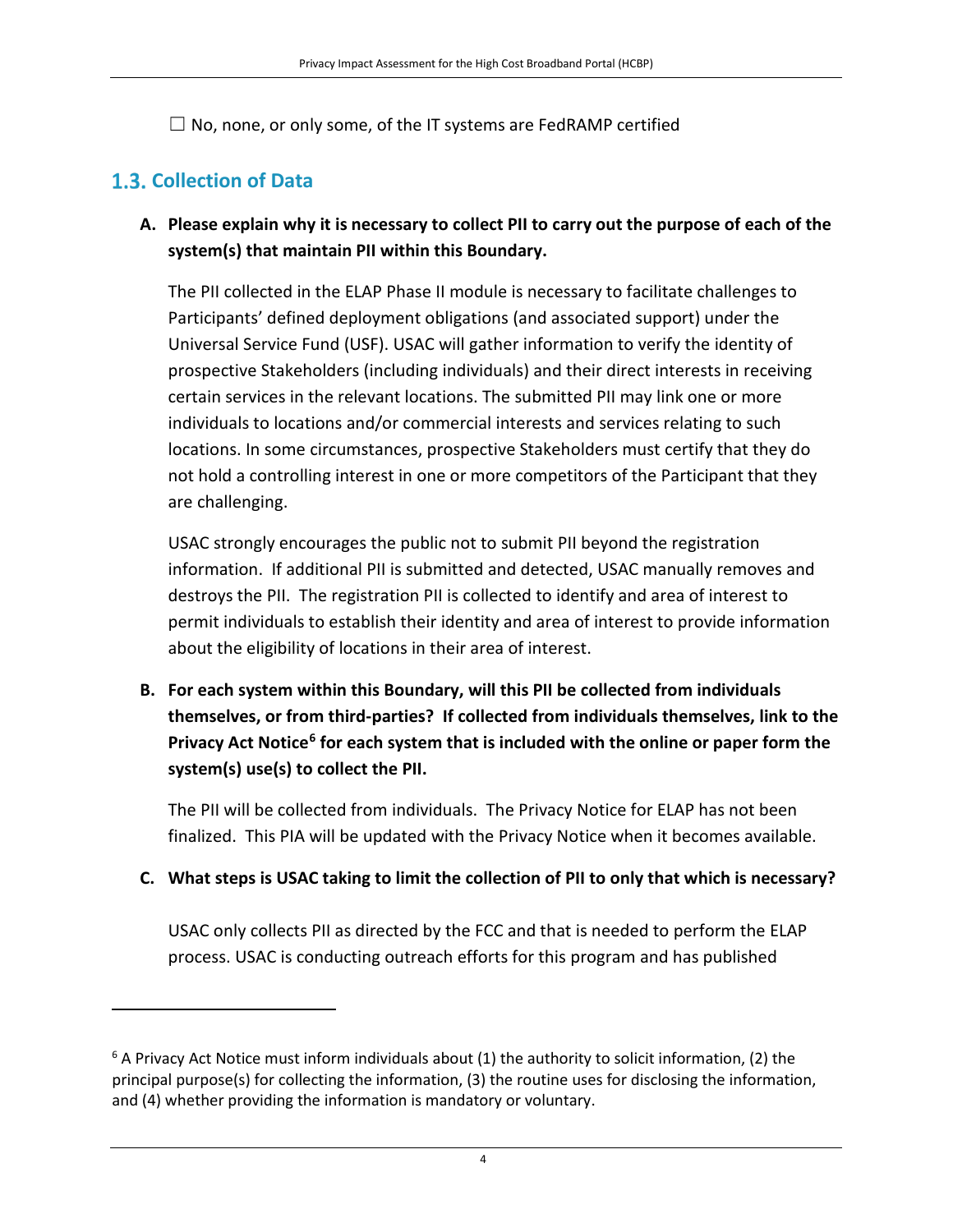support documentation and help manuals along with a webinar where USAC and the FCC are requesting that individuals do not submit PII beyond that which is required.

#### **What steps will USAC take to make sure this PII is accurate, complete, and up-to-date?**

All participating ELAP program users must certify under the penalty of perjury to the accuracy of the information provided to the ELAP program, including PII obtained from individuals. In addition, USAC utilizes a third-party verifier (Trans Union) to ensure the PII is accurate.

### **Use of the Data**

#### A. **Please explain the data flow, including whether the PII will be ingested from, or shared with, another system.**

An individual's PII data will be entered by accessing the USAC website, completing the form which is shared with the ELAP Phase II module in order to register to use the ELAP system and to verify their identity. ELAP performs the following validations on the applicants data: identity validation (via a third party identity verification (TPIV) service), census block validation by geocoding the address and checking this against USAC's shape files (which are in HCBP) to ensure the individual's area of interest falls within a participating census block(s) within a state. Individuals are instructed not to submit other PII documentation. If we are notified that they have done so, or if we become aware of it, we will remove this excess documentation.

#### **Will the information be shared with third-parties as part of the operations of the information system (e.g., through an application programming interface or "API")?**

The PII data will be shared with a TPIV service for identity verification.

with National Institute of Standards and Technology (NIST) guidelines**.**

#### **B. How long will the PII be retained and how will it be disposed of?**

The National Archives and Records Administration (NARA) established records schedule DAA–0173–2017–0001–001 for the Universal Service High Cost Program Files. In accordance with this records schedule, the FCC and USAC will maintain all information in the ELAP system of records for ten (10) years after cut-off, or when no longer needed for business or audit purposes, whichever comes later. Cut-off is determined as the end of the calendar year from the date an item is filed or prepared. Disposal of obsolete or out-of-date paper documents and files is by shredding only. Electronic data, files, and records are destroyed by electronic erasure in compliance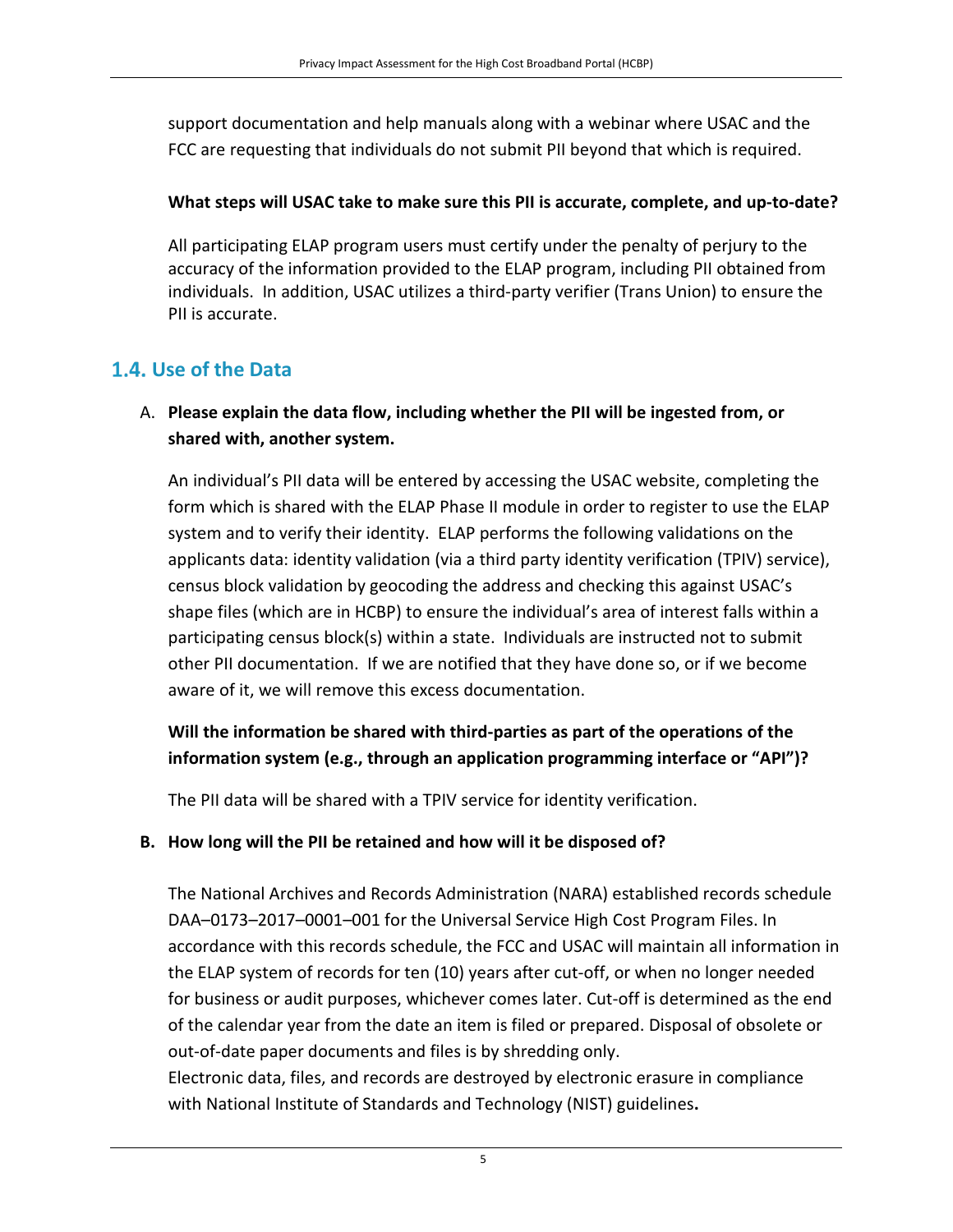#### <span id="page-8-0"></span> **Data Security and Privacy**

**A. What are the system's ratings for confidentiality, integrity, and availability?**

| Confidentiality     | High | Moderate   | Low |
|---------------------|------|------------|-----|
| <b>Integrity</b>    | High | X Moderate | Low |
| <b>Availability</b> | High | X Moderate | Low |

**B. Discuss the physical, administrative, and technical controls in place to protect the data in the system.**

The ELAP Phase II functionality will reside in the HCBP boundary. The System Security Plan (SSP) for HCBP is being updated for this new feature. As such, the controls for HCBP will be defined in the HCBP SSPs.

**C. Does the system inherit privacy controls from an external provider? If an Interconnection Security Agreement (ISA) , Memorandum of Understanding (MOU) , or similar document is in place, please summarize the privacy applicable portions of the document.** 

No. An ISA will be executed with Trans Union, the TPIV. There will be an electronic data interchange for the purposes of identity verification. The traffic will be encrypted.

#### **Access to the Information**

**A. Which types of users will have access to the PII in this information system?**

USAC users (including USAC contractors) and FCC users. A stakeholder ID number is shared with the participant carrier, but this does not reveal the underlying PII (other than limited geocoding information). In addition, either the individual or the participating carrier, or both, can request the underlying files but only contingent upon the parties entering into a protective order as mandated by the FCC.

#### **B. Does this system leverage Enterprise Common Controls (ECC)?**

Yes, it inherits controls from USAC ECC.

#### **C. Does the system leverage the FCC's Accounting for Disclosure control?**

Yes.